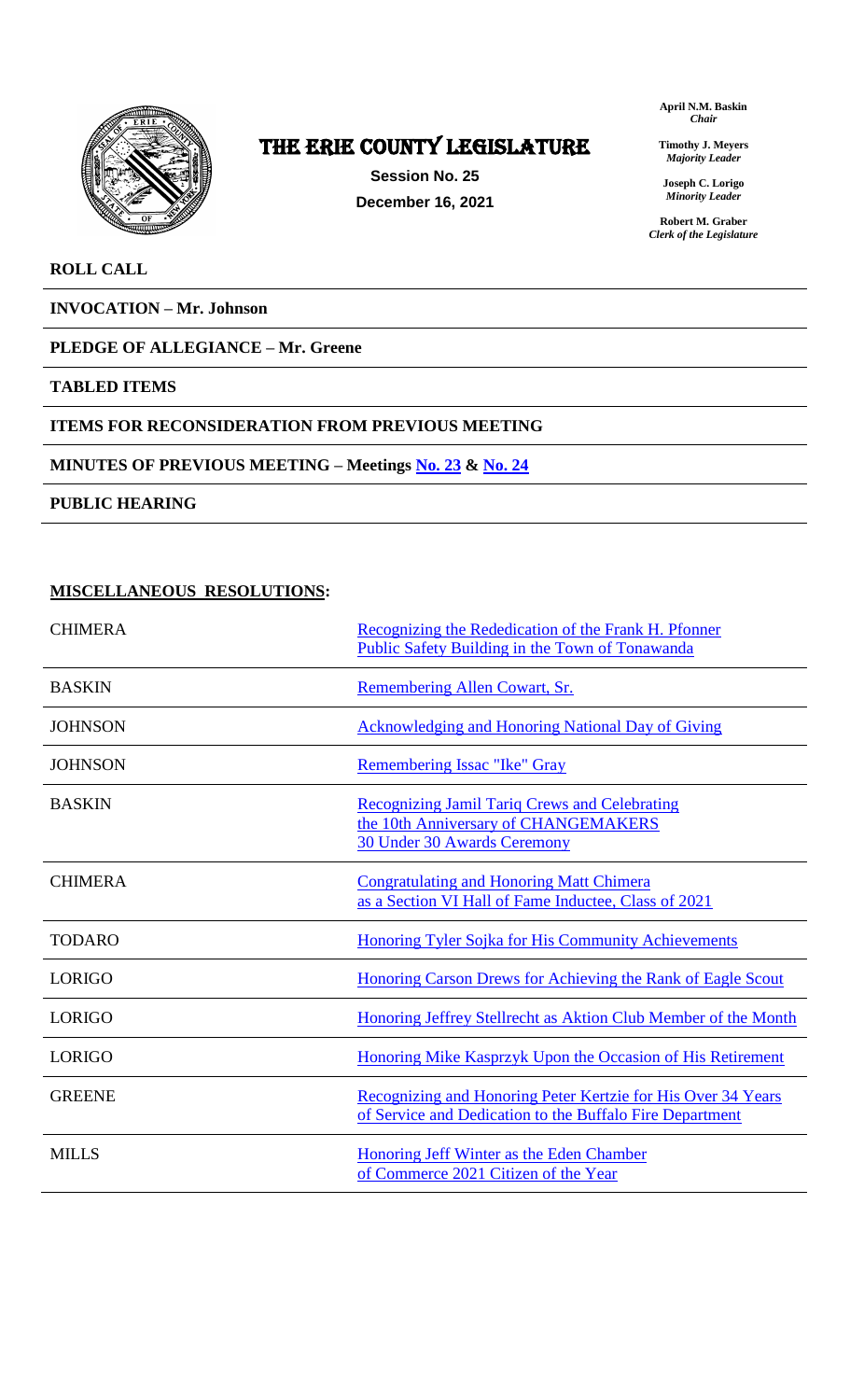| <b>MILLS</b>                   | Honoring The Trading Post's Executive Director, Peggy Austin,<br>as the Erie County Legislature's Citizen of the Month                                                    |
|--------------------------------|---------------------------------------------------------------------------------------------------------------------------------------------------------------------------|
| <b>TODARO</b>                  | <b>Honoring Lancaster Police Department Officers Sobaszek</b><br>and Delano, Lancaster Fire Department Chief Eric Feldmann<br>and Thomas McGuire for Their Heroic Actions |
| LORIGO, GREENE, TODARO & MILLS | Honoring Karen M. McCarthy Upon the Occasion<br>of Her Retirement from County Service                                                                                     |
| <b>GREENE</b>                  | <b>Recognizing and Acknowledging Terry McGuire</b><br>for His Service to His Country                                                                                      |
| <b>TODARO</b>                  | Remembering Gerald "Jerry" Caci                                                                                                                                           |

### **LOCAL LAWS: REFERENCE:**

| <b>LL INTRO. 1-1</b><br>1/31/2020 | MEYERS, VINAL,<br>BASKIN, JOHNSON,<br><b>CHIMERA &amp; HARDWICK</b>         | A LL titled, "The Jail Management<br>Transparency and Accountability Act"                                                           | <b>Public Safety</b>                                                          |
|-----------------------------------|-----------------------------------------------------------------------------|-------------------------------------------------------------------------------------------------------------------------------------|-------------------------------------------------------------------------------|
| <b>LL INTRO. 5-1</b><br>7/17/2020 | LORIGO, RATH,<br><b>TODARO &amp; MILLS</b>                                  | A LL Requiring Timely Reports on<br><b>County Mandated Business Closures</b><br>Made Pursuant to Local or State<br>Regulations      | Government<br><b>Affairs</b>                                                  |
| <b>LL INTRO. 8-1</b><br>12/1/20   | LORIGO, RATH,<br><b>TODARO &amp; MILLS</b>                                  | A LL titled, "Third Party Food<br>Delivery Services Law"                                                                            | Government<br><b>Affairs</b>                                                  |
| <b>LL INTRO. 2-1</b><br>7/20/21   | BASKIN, JOHNSON,<br><b>VINAL &amp; MEYERS</b>                               | A LL titled, "The Erie County<br><b>Minority and Women Business</b><br><b>Enterprise Equality and Modernization</b><br>Act of 2021" | Economic<br>Development/<br>Minority &<br><b>Women Business</b><br>Enterprise |
| <b>LL INTRO. 4-1</b><br>11/16/21  | BASKIN, MEYERS,<br>JOHNSON, CHIMERA,<br>VINAL, GILMOUR &<br><b>HARDWICK</b> | A LL in Relation to the<br><b>Reapportionment of County</b><br>Legislative Districts in Erie County                                 | Finance $\&$<br>Management                                                    |
| <b>LL INTRO. 2-2</b><br>11/30/21  | BASKIN, JOHNSON,<br>VINAL, CHIMERA &<br><b>MEYERS</b>                       | A LL titled, "The Erie County<br><b>Minority and Women Business</b><br><b>Enterprise Equality and Modernization</b><br>Act of 2021" | Economic<br>Development                                                       |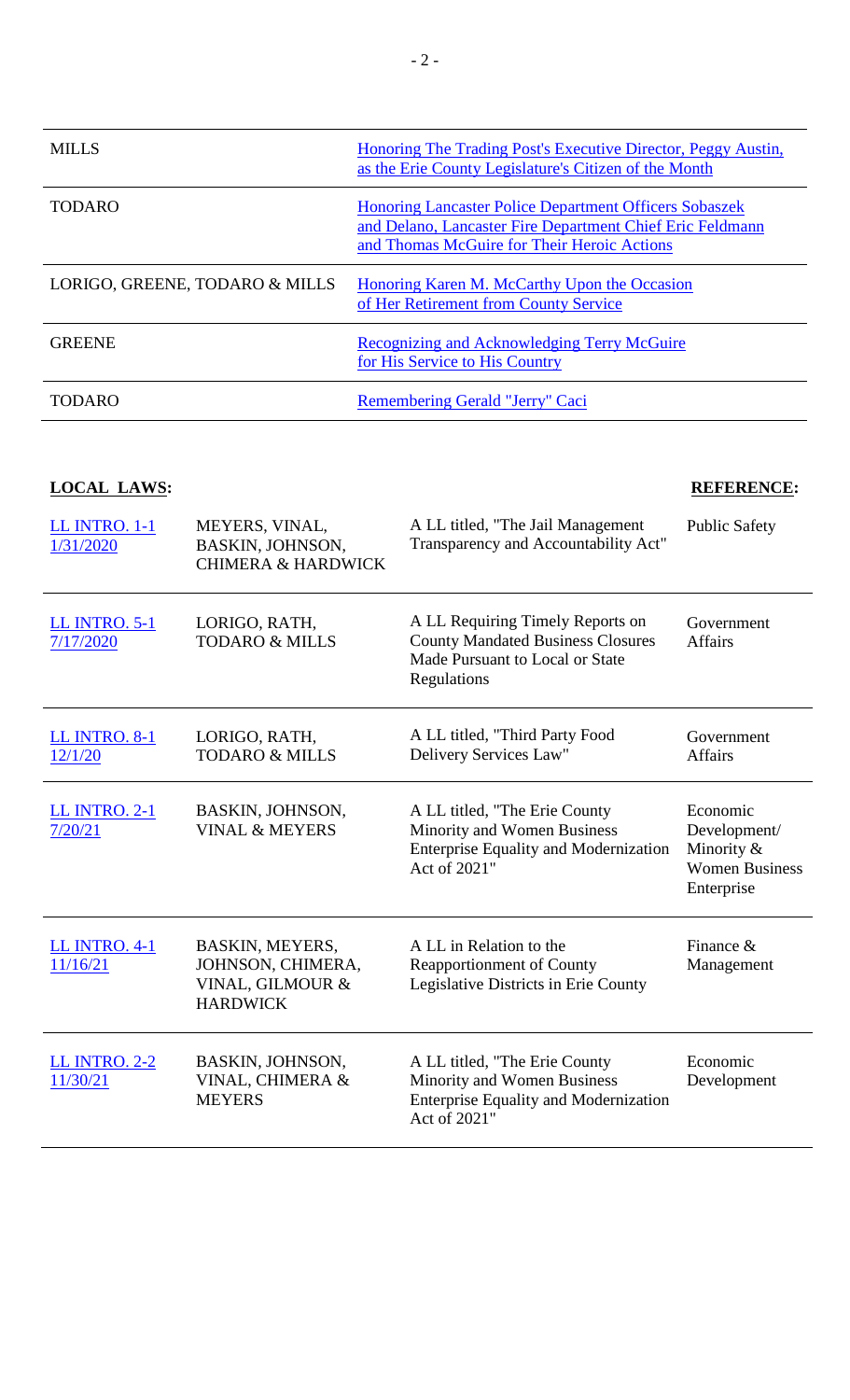### **COMMITTEE REPORTS:**

| <b>REPORT No. 7</b><br>Proposed<br><b>Amendment</b>        | <b>COMMUNITY ENRICHMENT COMMITTEE</b>        |                                                                                                                                                              |                   |  |
|------------------------------------------------------------|----------------------------------------------|--------------------------------------------------------------------------------------------------------------------------------------------------------------|-------------------|--|
| <b>REPORT No. 13</b>                                       | <b>HEALTH &amp; HUMAN SERVICES COMMITTEE</b> |                                                                                                                                                              |                   |  |
| <b>REPORT No. 16</b>                                       | ENERGY & ENVIRONMENT COMMITTEE               |                                                                                                                                                              |                   |  |
| <b>REPORT No. 13</b>                                       |                                              | PUBLIC SAFETY COMMITTEE                                                                                                                                      |                   |  |
| <b>REPORT No. 14</b>                                       | FINANCE & MANAGEMENT COMMITTEE               |                                                                                                                                                              |                   |  |
| <b>REPORT No. 18</b><br>Proposed<br>$\bullet$<br>Amendment | ECONOMIC DEVELOPMENT COMMITTEE               |                                                                                                                                                              |                   |  |
|                                                            |                                              |                                                                                                                                                              |                   |  |
| <b>LEGISLATOR RESOLUTIONS:</b>                             |                                              |                                                                                                                                                              | <b>REFERENCE:</b> |  |
| <b>INTRO. 25-1</b>                                         | <b>BASKIN</b>                                | Appointment to the EC Corrections<br><b>Specialist Advisory Board</b>                                                                                        |                   |  |
| <b>INTRO. 25-2</b>                                         | TODARO, LORIGO,<br><b>GREENE &amp; MILLS</b> | Calling on Gov. Hochul to Reverse<br>the Vaccine Mandate on Hospital<br><b>Employees as Local Hospitals Face</b><br><b>Unprecedented Staffing Challenges</b> |                   |  |
| <b>INTRO. 25-3</b>                                         | <b>VINAL</b>                                 | Re-Appropriation of<br>2021 Public Benefit Funding                                                                                                           |                   |  |

**COMMUNICATIONS DISCHARGED FROM COMMITTEE: REFERENCE:**

| <b>SUSPENSION OF THE RULES:</b> |                   | <b>REFERENCE:</b>                                               |  |
|---------------------------------|-------------------|-----------------------------------------------------------------|--|
| <b>INTRO. 25-5</b>              | <b>CHIMERA</b>    | Re-Appropriation of<br>2021 Public Benefit Funding              |  |
| <b>INTRO. 25-6</b>              | <b>BASKIN</b>     | Legislature Chambers Public Access<br><b>Technology Project</b> |  |
| <b>COMM. 25D-5</b>              | DEPARTMENT OF LAW | Opinion as to Form LL Intro. 4-1 (2021)                         |  |
| <b>COMM. 25D-6</b>              | DEPARTMENT OF LAW | Opinion as to Form LL Intro. 2-2 (2021)                         |  |
|                                 |                   |                                                                 |  |

## **COMMUNICATIONS FROM ELECTED OFFICIALS: REFERENCE:**

| <b>COMM. 25E-1</b> | <b>COUNTY EXECUTIVE</b> | Re-Appointment to EC Conditional<br><b>Release Commission</b> | <b>Public Safety</b>       |
|--------------------|-------------------------|---------------------------------------------------------------|----------------------------|
| <b>COMM. 25E-2</b> | <b>COUNTY EXECUTIVE</b> | ECSD No. 4 - Engineer Term Contract<br>Agreement              | Energy $\&$<br>Environment |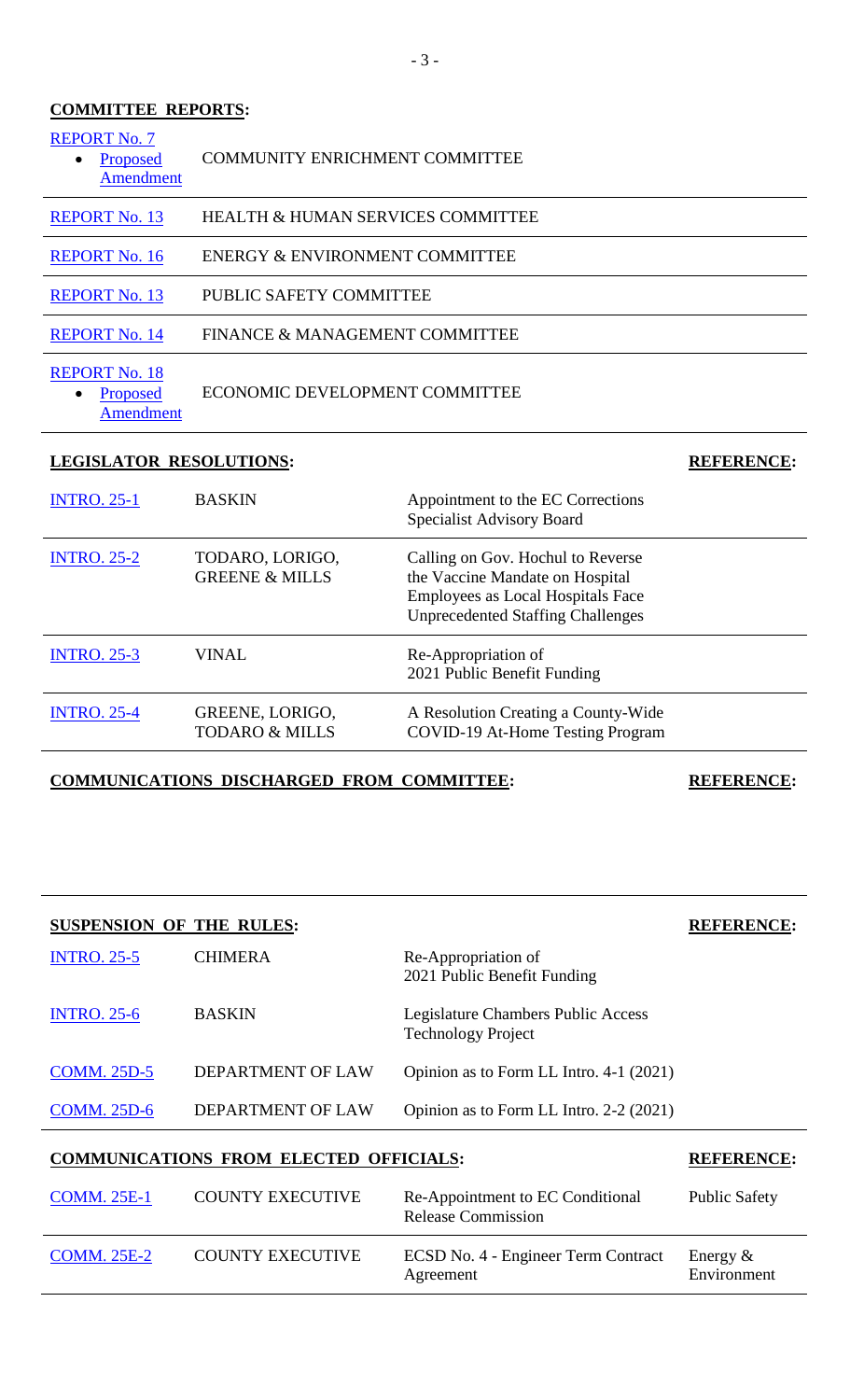| <b>COMM. 25E-3</b>  | <b>COUNTY EXECUTIVE</b>  | ECSD No. 8 - Bid Opening                                                                             | Energy $&$<br>Environment |
|---------------------|--------------------------|------------------------------------------------------------------------------------------------------|---------------------------|
| <b>COMM. 25E-4</b>  | <b>COUNTY EXECUTIVE</b>  | ECSD No. 3 - Bid Opening                                                                             | Energy $&$<br>Environment |
| <b>COMM. 25E-5</b>  | <b>COUNTY EXECUTIVE</b>  | 2022 Levy of Town & Special District<br><b>Budgets</b>                                               |                           |
| <b>COMM. 25E-6</b>  | <b>COUNTY EXECUTIVE</b>  | <b>Adoption of Mall District Service</b><br>Charge Roll for 2022                                     |                           |
| <b>COMM. 25E-7</b>  | <b>COUNTY EXECUTIVE</b>  | Levy and Apportionment of EC Real<br>Property Tax for 2022                                           |                           |
| <b>COMM. 25E-8</b>  | <b>COUNTY EXECUTIVE</b>  | Section 520 Exemption Charges for<br>2022                                                            |                           |
| <b>COMM. 25E-9</b>  | <b>COUNTY EXECUTIVE</b>  | Acceptance of Alzheimer Disease<br>Caregiver Support Initiative 2022 Grant<br>Funding                |                           |
| <b>COMM. 25E-10</b> | <b>COUNTY EXECUTIVE</b>  | <b>Security Surveillance Controller</b><br>Upgrade                                                   |                           |
| <b>COMM. 25E-11</b> | <b>COUNTY EXECUTIVE</b>  | <b>SUNY Erie Campus-Wide 2021</b><br>Sidewalk & Concrete Curb<br>Replacement                         |                           |
| <b>COMM. 25E-12</b> | <b>COUNTY EXECUTIVE</b>  | CSEA Erie Correctional Unit 6734 of<br>Local 815 2022-2026 Collective<br><b>Bargaining Agreement</b> |                           |
| <b>COMM. 25E-13</b> | <b>COUNTY EXECUTIVE</b>  | EC Sheriff's Police 2022-2026<br><b>Collective Bargaining Agreement</b>                              |                           |
| <b>COMM. 25E-14</b> | <b>COUNTY EXECUTIVE</b>  | <b>Buffalo Niagara Convention Center</b><br>Façade & Entry Improvements                              |                           |
| <b>COMM. 25E-15</b> | <b>COUNTY EXECUTIVE</b>  | PILOT Agreement for School 78<br>Project, City of Buffalo                                            |                           |
| <b>COMM. 25E-16</b> | <b>COUNTY CLERK</b>      | Authorization to Contract for Zombie<br><b>Property Outreach Service</b>                             |                           |
| <b>COMM. 25E-17</b> | <b>COUNTY EXECUTIVE</b>  | Appointments to the Fire Advisory<br>Board                                                           | <b>Public Safety</b>      |
| <b>COMM. 25E-18</b> | <b>SHERIFF</b>           | Personnel Adjustments - EC Sheriff's<br>Office                                                       |                           |
| <b>COMM. 25E-19</b> | <b>SHERIFF</b>           | Authorization to Accept 2021-2024<br><b>Human Trafficking Grant</b>                                  |                           |
| <b>COMM. 25E-20</b> | <b>DISTRICT ATTORNEY</b> | Authorization to Accept Innovative<br><b>Prosecution Solutions Grant</b>                             |                           |
| <b>COMM. 25E-21</b> | <b>BASKIN</b>            | 2022 Schedule of Legislative Sessions                                                                | <b>RFP</b>                |